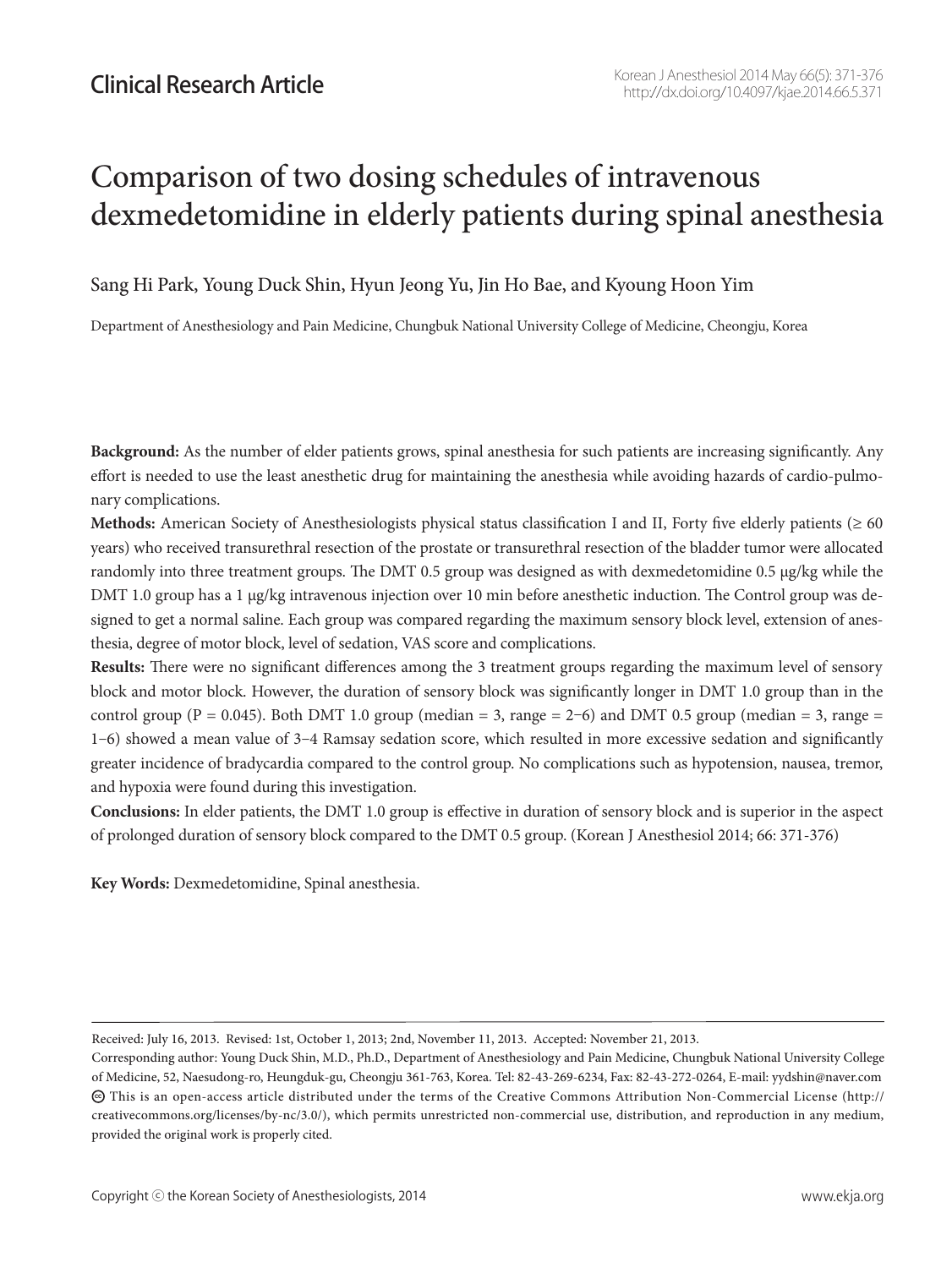### **Introduction**

When implementing a spinal anesthesia, a rapid change of blood pressure might occur. This could cause serious issues for elderly patients with a possible concomitant cardiovascular disease [1]. Therefore, before implementing spinal anesthesia, we can prevent a sudden hypotension according to the expansion of spinal anesthesia range due to injecting a sufficient amount of fluid and inotropics such as Ephedrine or Phenylephrine. However, there are also many elderly patients who have a medical history of hypertension, diabetes or transient ischemic accident. As a result, if such patients are anesthesized with more than T4 dermatome, they are more vulnerable to cardiovascular changes and their health status could be more likely irreversibly damaged by it.

As the population of elderly people increases, the number of elderly patients who get a surgery with spinal anesthesia is increasing accordingly. Examples for such surgeries which need spinal anesthesia are transurethral resection of the prostate or transurethral resection of the bladder tumor, hip fracture surgeries or total knee replacement arthroplasty. Therefore, it is important to implement spinal anesthesia with the use of a small amount of anesthetic medicine. In this way, we can get proper anesthesia level and reduce the effect on the cardiovascular system. However, a small amount of anesthetic medicine could lead to a shorter maintenance time as it is necessary for surgeries. Due to an unexpected prolonged surgery patients could feel pain on the operation region, and an unwanted general anesthesia could be necessary during this surgery.

Ebert et al. [2] demonstrated the time to sensory regressions of two dermatomes after ropivacaine spinal anesthesia increased in patients where dexmedetomidine was used  $(249 \pm 56 \text{ min})$ compared to the control group (195  $\pm$  53 min). Also, Hong et al. [3] found out dexmedetomidine can certainly increase the anesthesia time. It was detected during an investigation with elderly patients who got small amounts (6 mg) of Bupivacaine injected. Likely dexmedetomidine can prolong a spinal anesthesia and could so a larger dose of local anesthetics. As an additional benefit there is no risk of paradoxical excitation related to Midazolam.

In our research, spinal anesthesia was implemented to patients who got a transurethral resection of the prostate or a transurethral resection of the bladder tumor by using 6 mg of bupivacaine similar to the research of Hong. We built 3 treatment groups with the aim to find the proper dosage which could lead to a sedation of elderly patients with less side effects and an increased anesthesia effect. The control group was designed with a normal saline injection. The second group was designed to inject 0.5 μg/kg dexmedetomidine, and the third group was designed to inject 1 μg/kg dexmedetomidine.

# **Materials and Methods**

We randomly selected 45 male patients with an age 60 years or older who underwent a transurethral resection of the prostate or transurethral resection of the bladder tumor. In general, a surgery took no longer than two hours. These patients there surgery in our hospital and their physical status was measured according to the American Society of Anesthesiologists (ASA) I, II. For this investigation we got a hospital ethics committee authorization. An informed consent form of patients was given beforehand.

Out of the patients who were planned to get an urology surgery in our hospital, following patients were excluded from the subject of investigation: patients with a ASA physical status 3 or higher, patients with coagulopathy or bleeding diathesis, with increased intracranial pressure, with sepsis, with hypersensitivity reaction to local anesthetics, with a psychologically unstable status with preexisting neurological deficits and with intake of narcotic analgesics or sedatives.

Forty-five patients were randomly divided into 3 groups. The control group was designed with 20 ml normal saline as injection. The second and the third group were designed with a fluid injection for 10 minutes. This fluid was a mixture of dexmedetomidine (Precedex, Hospira Inc., Lake Forest, IL, USA) 200 μg/2 ml and 18 ml normal saline. The second group (DMT 0.5 Group), patients got a fluid injection with 0.5 μg/kg and the third group (DMT 1.0 group) patients got an injection with 1 μg/kg. Initial patients got 500 ml lactated Ringer's solution starting with the entrance in the operating room until the time before spinal anesthesia was implemented without any other premedication. After the operating room entrance, electorocardiography, noninvasive blood pressure, pulse oximetry and basal vital sign were measured. Thereafter dexmedetomidine or normal saline were injected for 10 minutes. Five minutes after the injection, spinal anesthesia was implemented at the level of L3-L4. After confirming the effusion of the cerebrospinal fluid by puncturing with 25 gauge Quinck needle bupivacaine 6 mg were injected.

We confirmed disappearance of cold feeling by using alcohol sponge and pinprick sensation by using a needle. We recorded each of the degree of maximum sensory blockade. Also, by using Modified Bromage scale (Bromage 0: no paralysis, Bromage 1: unable to raise extended leg, Bromage 2: unable to flex knee, Bromage 3: unable to flex ankle), we confirmed the extent of motor blockade. During surgery performance we measured every 10 minutes and recorded the recovery time of sensory block to two dermatome regression from the maximum level and motor blockade recovered to bromage 1. No maintenance dose of dexmedetomidine was added and the experiment was continued by using a double blind study design. It means the observer of

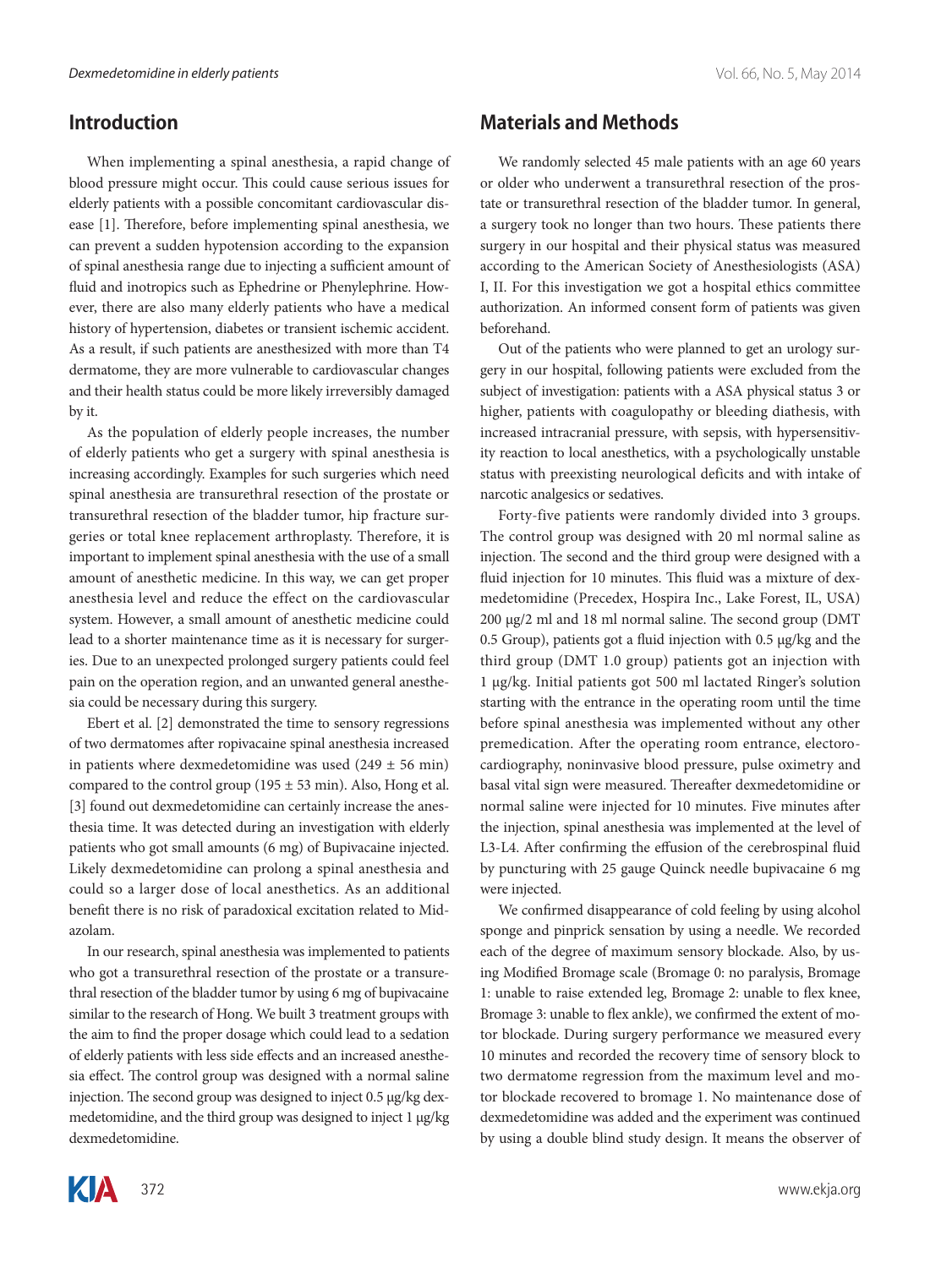patients couldn't recognize them. The Ramsay sedation score was measured  $(1 =$  anxious and agitated,  $2 =$  cooperative and tranquil,  $3 =$  drowsy but responsive to verbal command,  $4 =$  asleep but brisk responsive to a glabellar tap, 5 = asleep with a sluggish response to tactile stimulation,  $6 =$  asleep and no response) in the operating room and recovery room on a 10 minute basis and observed the aspects of change during different time periods. We defined excessive sedation with a Ramsay sedation score 5/6. In the it happened, we confirmed the spontaneous breathing of patient. It was done carefully so that airway could be gained immediately if a hypoxia (oxygen saturation < 90%) occured.

We recorded complications caused by spinal anesthesia and dexmedetomidine such as bradycardia, hypotension, nausea, vomiting, shivering and hypoxia. We injected 0.5 mg of atropine intravenously if a bradycardia (heart rate < 50 /min) occured and injected 5 mg of ephedrine intravenously if a hypotension (systolic blood pressure < 90 mmHg, or average arterial blood pressure lower than 20% of standard) occured. After surgery, we watched patients in the recovery room until sensory blockade dropped to T12. We confirmed the patients degree of pain by using a visual analogue scale 1, 4, 12 and 24 hours postoperative. We also recorded the first time that the patients asked for the analgesia and the number of those requests over 24 hours.

Before this research a pilot study on with 10 patients for each of 3 groups was conducted. We used the average time in which the sensory block dropped to two dermatome (control group: 99 min, DMT 0.5 Group: 111 min, DMT 1.0 group: 130 min) for the calculation of patient numbers. We set alpha value as 0.05, beta value as 0.2. As a result we needed 45 samples in total (Gpower 3.0.10). We used SPSS 13.0 (SPSS Inc., Chicago, IL, USA), and every measured value was marked as average ± standard deviation. For the comparison of age, weight, height, hemodynamic value, sensory and motor blockade of the three groups, we used an one-way analysis of variance, ANOVA. For the nonparametric variables of those three groups we used the Kruskal-Wallis test. For side-effects during the operation and the use of inotropics the analysis was done with the chi-square test. We decided P < 0.05 as statistically significant.

#### **Results**

There were no significant differences in age, height and weight among the three groups (Table 1). We implemented spinal anesthesia in all patients. However, one patient from the control group, and 2 patients from the DMT 0.5 Group were excluded. This was due to we tried again the anesthesia or switched to general anesthesia because the anesthetic level was insufficient.

In both methods, the disappearance of cold and pinprick, the extent of maximum sensory blockade showed no significant differences among the groups. We found the disappearance of cold due to the anesthetic effect (time for sensory regression of two dermatomes) was 20 minutes ( $P = 0.045$ ) longer in the DMT 1.0 group then in the control group. Even without statistical meaning the pinprick test showed also a longer anesthetic effect for about 16 minutes in the DMT 1.0 group then in the control group. The time it took for the motor blockade to recover was similar for all groups, and the time patients stayed in the recovery room showed also no statistical difference (Table 2). Almost all patients showed a 0-1 degree of pain using the Visual Analogue Scale (VAS) 1 ,4, 12, 24 hours postoperative, which means there was almost no pain. Therefore, the time that patients asked for the analgesia and the number of their requests for 24 hours was similar among the groups. This means barely no patient did complain pain. In a small number of cases patients asked for analgesia because they felt back pain or something uncomfortable on their foley catheter. However it did not affect the stats. There was no patient who showed excessive sedation in the control group. To show excessive sedation means that patients respond slowly to the tactile stimulation (Ramsay sedation score = 5), or a patients can't respond to the stimulus (Ramsay sedation score = 6). In the DMT 0.5 Group, 5 patients had score 5 and 1 patient had score 6. In the DMT 1.0 group, 5 patients had score 7 and

**Table 1.** Demographic Data

|             | Control group   | $DMT$ 0.5       | <b>DMT</b> 1.0  |
|-------------|-----------------|-----------------|-----------------|
|             | $(n = 14)$      | $(n = 13)$      | $(n = 15)$      |
| Age $(yr)$  | $73.9 + 7.3$    | $71.9 \pm 8.0$  | $76.1 \pm 7.0$  |
| Height (cm) | $162.6 \pm 5.5$ | $163.4 \pm 6.4$ | $163.6 \pm 8.2$ |
| Weight (kg) | $64.9 \pm 10.0$ | $64.1 \pm 7.0$  | $62.2 \pm 15.4$ |
| $ASA$ $1/2$ | 3/11            | 4/9             | 4/11            |

Values are number of patients or mean ± standard deviation. Control group: control, DMT 0.5: dexmedetomidine 0.5 μg/kg, DMT 1.0: dexmedetomidine 1.0 μg/kg. There were no significant difference among the groups. ASA: American Society of Anesthesiologists physical status classification.

**Table 2.** Characteristics of Spinal Block and PACU Time

|                                         | Control group<br>$(n = 14)$ | <b>DMT</b> 0.5<br>$(n = 13)$ | DMT1.0<br>$(n = 15)$ |
|-----------------------------------------|-----------------------------|------------------------------|----------------------|
| Maximum block level                     |                             |                              |                      |
| Cold                                    | $T7.9 \pm 2.2$              | $T7.4 \pm 1.9$               | $T6.7 \pm 1.7$       |
| Pinprick                                | $T9.4 \pm 1.7$              | $T8.6 \pm 2.1$               | $T8.4 \pm 1.5$       |
| Time to two-segment<br>regression (min) |                             |                              |                      |
| Cold                                    | $94.3 \pm 28.3$             | $97.3 \pm 21.8$              | $114.7 \pm 28.3*$    |
| Pinprick                                | $82.0 \pm 21.1$             | $90.4 \pm 22.9$              | $98.0 \pm 28.8$      |
| Time to motor regression<br>(min)       | $79.6 \pm 31.6$             | $94.2 \pm 51.0$              | $80.3 \pm 38.7$      |
| PACU stay (min)                         | $45.4 \pm 19.9$             | $37.7 \pm 24.7$              | $42.3 \pm 17.1$      |

Values are mean ± standard deviation. Control group: control, DMT 0.5: dexmedetomidine 0.5 μg/kg, DMT 1.0: dexmedetomidine 1.0 μg/kg. \*P < 0.05 compared to control group. PACU: postanesthesia care unit.

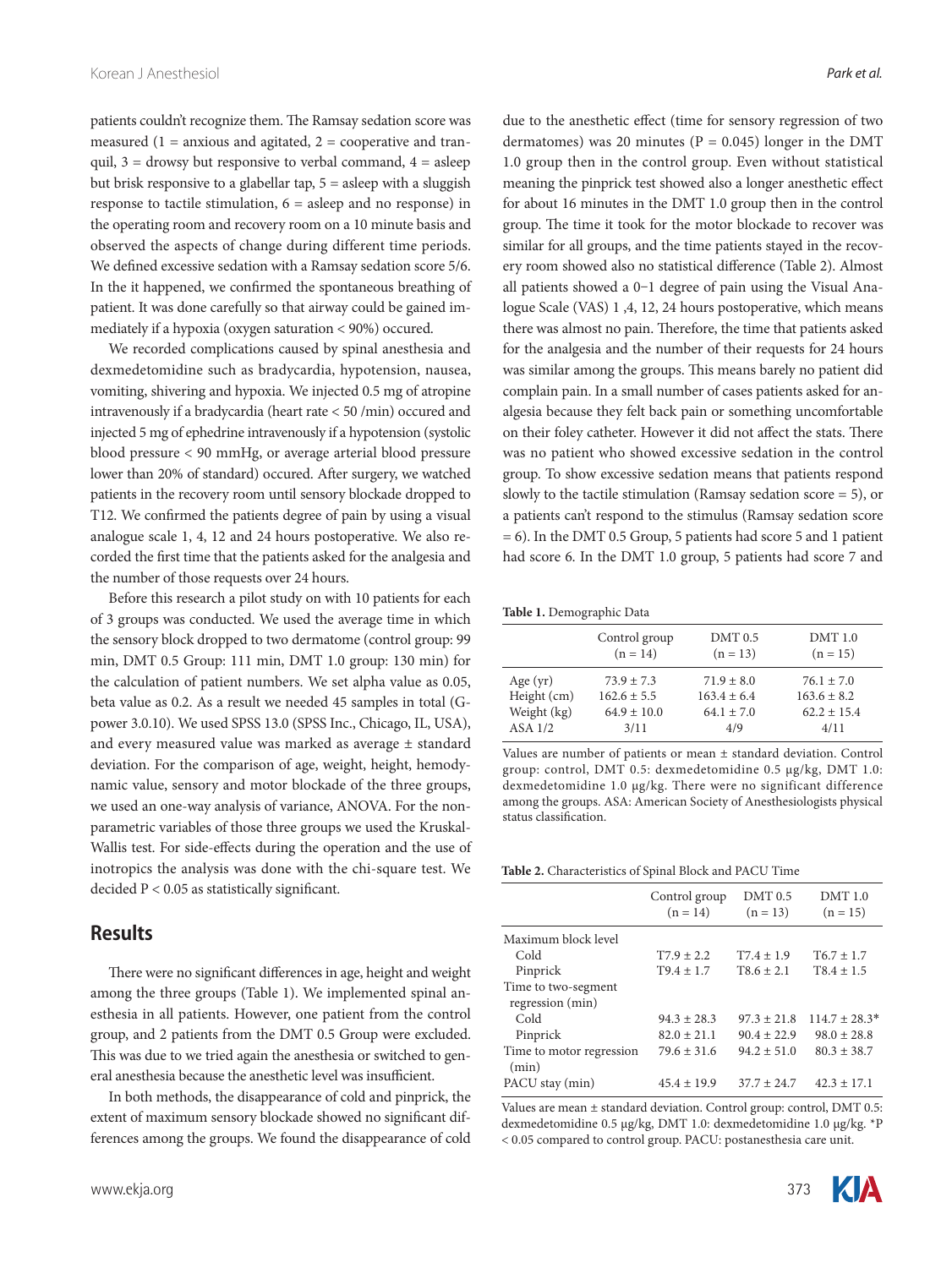

**Fig. 1.** Ramsay sedation score. In DMT 1.0 group, 1 μg/kg of Dexmedetomidine was administered. In DMT 0.5 group, 0.5 μg/kg of Dexmedetomidine was administered.

2 patients had score 6, which was significantly more than in the control group. In both DMT groups, sedation score was the deepest around the 20-minute period and it decreased thereafter (Fig. 1).

Vital sign were measured from the moment normal saline or dexmedetomidine were injected to the moment when the surgery was finished. The lowest heart rate was significantly different between the control group and the other groups. In the control group it was  $61.3 \pm 11.7$  beats per minute whereas in the DMT 0.5 Group it was  $53.6 \pm 8.0$  beats per minute (P = 0.025) In the DMT 1.0 group it was  $52.9 \pm 5.7$  beats per minute  $(P = 0.019)$ . The lowest heart rate was significantly lower in the both DMT groups. There was no significant difference among the groups considering the lowest hemodynamic values during the operation (Table 3). In DMT 0.5 Group and DMT 1.0 group the number of patients who suffered bradycardia (heart rate < 50 /min) was significantly larger than in the control group, but there was no difference between the two DMT groups (Table 4). No side effects such as hypotension, nausea, vomiting, shivering and hypoxia occurred.

#### **Discussion**

If we inject  $\alpha_2$ -adrenergic receptor agonists such as Clonidine and dexmedetomidine with local anesthetic intrathecal, it can strengthen the effect of the local anesthetic. So it reduces the amount of local anesthetic which were needed and can extend the time of sensory blockade and motor blockade. There are several researches regarding this [4-6]. Through these, usefulness and stability of dexmedetomidine are confirmed [7]. Dexmedetomidine is a  $\alpha_2$ -adrenergic receptor agonist which is 8 times more selective than Clonidine [8]. Dexmedetomidine gives direct anesthetic effect by affecting brain and spinal neural tube.



|                           | Control group<br>$(n = 14)$ | $DMT$ $0.5$<br>$(n = 13)$ | <b>DMT</b> 1.0<br>$(n = 15)$ |
|---------------------------|-----------------------------|---------------------------|------------------------------|
| Lowest HR (mmHg)          | $61.3 \pm 11.7$             | $53.6 \pm 8.0*$           | $52.9 + 5.7*$                |
| Lowest SBP (mmHg)         | $130.9 \pm 19.2$            | $120.5 \pm 16.1$          | $122.9 \pm 19.7$             |
| Lowest MBP (mmHg)         | $98.0 \pm 11.9$             | $92.0 \pm 13.2$           | $93.5 \pm 13.4$              |
| Lowest DBP (mmHg)         | $72.1 \pm 10.8$             | $70.2 \pm 11.0$           | $73.5 \pm 11.8$              |
| Duration of surgery (min) | $40.7 \pm 27.0$             | $50.8 \pm 32.8$           | $59.7 \pm 20.3$              |
| Excessive sedation (5/6)  | (0/0)                       | (5/1)                     | (7/2)                        |

Values are mean ± standard deviation. Control group: control, DMT 0.5: dexmedetomidine 0.5 μg/kg, DMT 1.0: dexmedetomidine 1.0 μg/kg. \*P < 0.05 compared to control group. HR: heart rate, SBP: systolic blood pressure, MBP: mean blood pressure, DBP: diastolic blood pressure.

#### **Table 4.** Adverse Effects

|                  | Control group<br>$(n = 14)$ | $DMT$ 0.5<br>$(n = 13)$ | <b>DMT</b> 1.0<br>$(n = 15)$ |
|------------------|-----------------------------|-------------------------|------------------------------|
| Bradycardia (n)  |                             | $4*$                    | 5*                           |
| Hypotension (n)  |                             | $\Omega$                | 0                            |
| Nasea (n)        |                             | $\Omega$                | $\theta$                     |
| Vomiting (n)     |                             | $\Omega$                | $\theta$                     |
| Shivering (n)    |                             | $\theta$                | $\theta$                     |
| Desaturation (n) |                             |                         |                              |

Values are number of patients. Control group: control, DMT 0.5: dexmedetomidine 0.5 μg/kg, DMT 1.0: dexmedetomidine 1.0 μg/kg. \*P < 0.05 compared to control group.

It also acts as a vasoconstrictor [9]. Many researches proved intravenous dexmedetomidine decreases the amount of inhalation anesthetics and narcotic analgesics which are needed during general anesthesia [10]. It also interacts with local anesthetics, decreases the needed amount and increases the effect. Also it is known with implementing a spinal anesthesia besides epidural anesthesia and local anesthesia intravenous dexmedetomidine increases the sensory blockade of anesthesia, it extends the effect of bupivacaine. Also the analgesia request time for patients for the first time after the surgery will be delayed [11]. There are also many researches regarding this.

In their research Hong et al. [3] implemented spinal anesthesia by using 6 mg of bupivacaine on 51 elderly patients. They observed a control group where patients got normal saline injection and another group where 1 μg/kg dexmedetomidine were injected. The extent of maximum sensory anesthesia and motor blockade had no difference. The time it took for the extent of anesthesia to drop down to two dermatome was prolonged in the group injected with dexmedetomidine in both cases of cold and pinprick sensation. The lasting time of motor blockade had a significant difference. In our study we want to see if we can get similar effects with fewer side effects by using smaller dosages. Therefore, in this research, we made two experimental groups (0.5 μg/kg, 1 μg/kg) and a placebo control group with elderly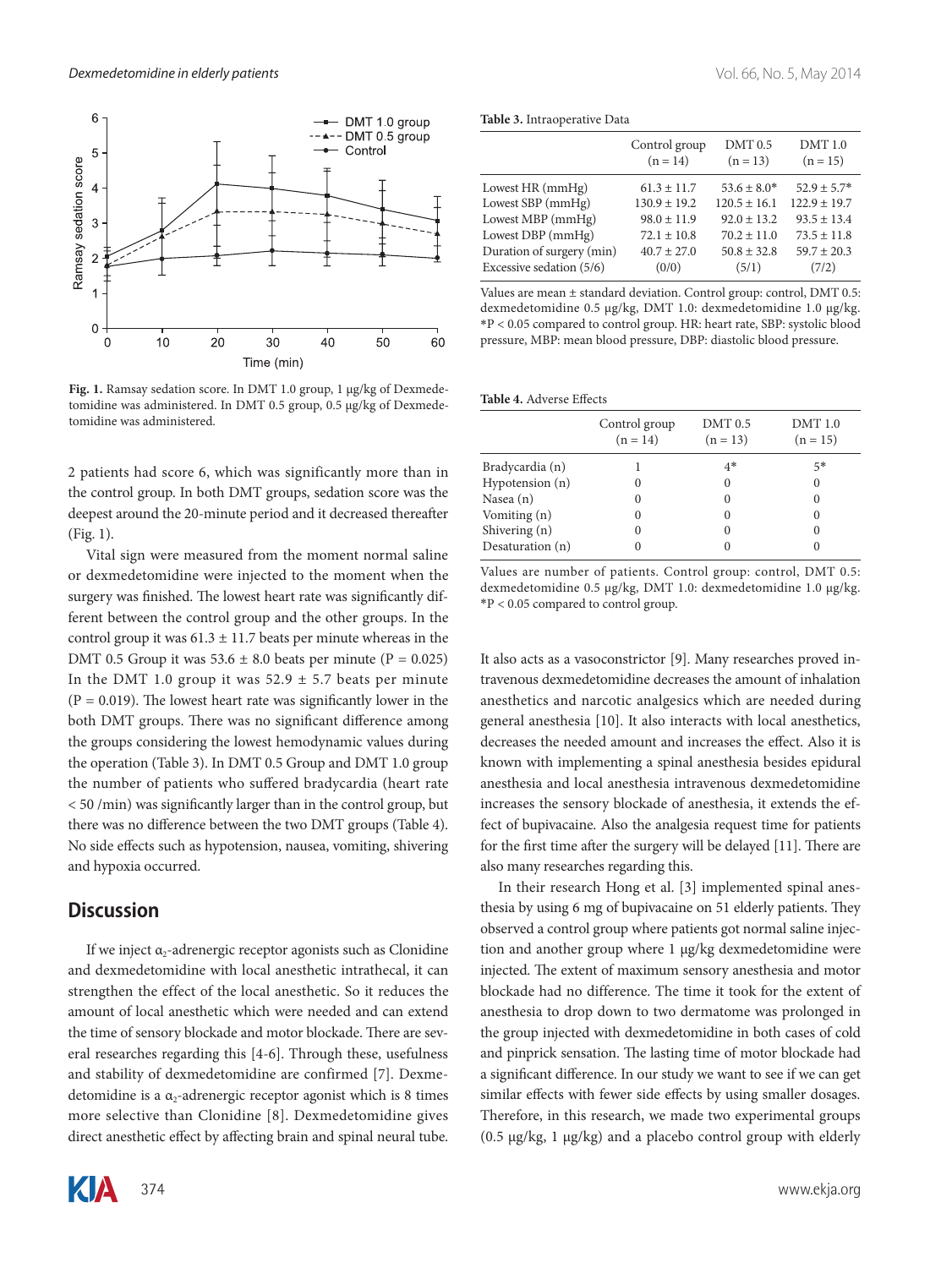male patients and tried to find out the extent of anesthesia. We wanted to find out the proper dosage which could increase the effect of anesthesia and sedation with less side effects through this prospective research.

The heart rate of patients in both DMT groups dropped 8-9 beats per minute compared to that of the control group. The number of times we used atropine because bradycardia occurred was 1 in the control group, whereas 4 in the DMT 0.5 Group and 5 in the DMT 1.0 group. We expected bradycardia will occur more in the DMT 1.0 group, but there was no statistical difference. For DMT 0.5 Group, it was  $53.6 \pm 8.0$  beats per minute, and for the DMT 1.0 group  $52.9 \pm 5.7$  beats per minute. Also, other hemodynamic values had no difference. So we can conclude the control group and the DMT groups have statistically significant differences in terms of heart rate decline. However between the two DMT groups there is no difference regarding the heart rate and other hemodynamic values.

If we compare the control group with the DMT 0.5 Group in both cases of cold and pinprick sensation no statistical differences in the extent of anesthesia and in the effect of anesthesia extension were shown. However, compared with the control group, the time for the sensory blockade to drop down to two dermatome was 20 minutes longer for patients in the DMT 1.0 group. Also, without statistical difference, there was 17 minute difference in the prolonged time of anesthesia between the two DMT groups. The sensory blockade checked through the use of pinprick sensation showed similar results. Therefore, it is true that there was an effect of anesthesia extension in the DMT 1.0 group compared to the control group, but compared to the DMT 0.5 Group there are no statistical differences in the hemodynamic change such as bradycardia. The DMT 0.5 Group showed no meaningful differences in the effect of anesthesia extension compared with the control group. We need to reconsider that the dosage of the DMT 0.5 Group has no worth in the use for elderly patients because it showed similar frequencies of bradycardia compared to the DMT 1.0 group. Previous researches done by Kaya et al. [11] also showed the recovery time for motor blockades has no statistical meaning among the control group to the DMT groups.

If we use midazolam for sedation, some patients can show paradoxical excitement such as confusion, restlessness, being unable to follow directions and showing intermittent violent behaviors. There is no clear reason behind this, but it is known that it can affect 10.2% of elderly patients aged 65 years or older [12]. If we increase the dosage of dexmedetomidine 0.2-1.0 μg/kg/h, the extent of sedation deepens [13]. But unlike other sedatives, it can make patients easily arouse and more cooperative [14]. Cheung and Erdurmus et al. [15,16] evaluated the sedation effect of dexmedetomidine by injecting it until patients reached 3 or 4 point on Ramsay sedation score and with confirming the patient's comfortableness and the satisfaction of the operating surgeon. In this research we maintained in the DMT groups 3-4 point of Ramsay sedation score on average during the operation, which means that we gave them comfort. However, anesthetists' caution is needed because there were 1 patient in the DMT 0.5 Group and 2 in the DMT 1.0 group which showed excessive sedation by not reacting to tactile response. Even without additional time for the dexmedetomidine injection the operation time was 40 to 60 minutes. No maintenance dose was given during the surgery. Our conclusion was there is no time difference among the three groups regarding the stay in the recovery room. Expected side effects due to spinal anesthesia and dexmedetomidine such as hypotension, nausea, vomiting and hypoxia did not occur. Therefore, we couldn't compare the shivering preventing effect of dexmedetomidine which is caused by tonic vasoconstriction in the research of Usta et al. [17,18].

As a conclusion for both groups with intravenous dexmedetomidine, even a little amount of local anesthetic agent showed an extension of spinal anesthesia. However, anesthesiologists should be aware of possible bradycardias and excessive sedation which can occur due to dexmedetomidine. The DMT 0.5 group showed similar incidence of bradycardia to the DMT 1.0 group while the DMT 1.0 group was superior in aspect of the prolonged duration of sensory block compared to the DMT 0.5 group. We believe that more research is needed to identify the optimal dose of dexmedetomidine in both aspects of sedation and extension of spinal anesthesia.

# **References**

- 1. Priebe HJ. The aged cardiovascular risk patient. Br J Anaesth 2000; 85: 763-78.
- 2. Ebert TJ, Hall JE, Barney JA, Uhrich TD, Colinco MD. The effects of increasing plasma concentrations of dexmedetomidine in humans. Anesthesiology 2000; 93: 382-94.
- 3. Hong JY, Kim WO, Yoon Y, Choi Y, Kim SH, Kil HK. Effects of intravenous dexmedetomidine on low-dose bupivacaine spinal anaesthesia in elderly patients. Acta Anaesthesiol Scand 2012; 56: 382-7.
- 4. Strebel S, Gurzeler JA, Schneider MC, Aeschbach A, Kindler CH. Small-dose intrathecal clonidine and isobaric bupivacaine for orthopedic surgery: a dose-response study. Anesth Analg 2004; 99: 1231-8.